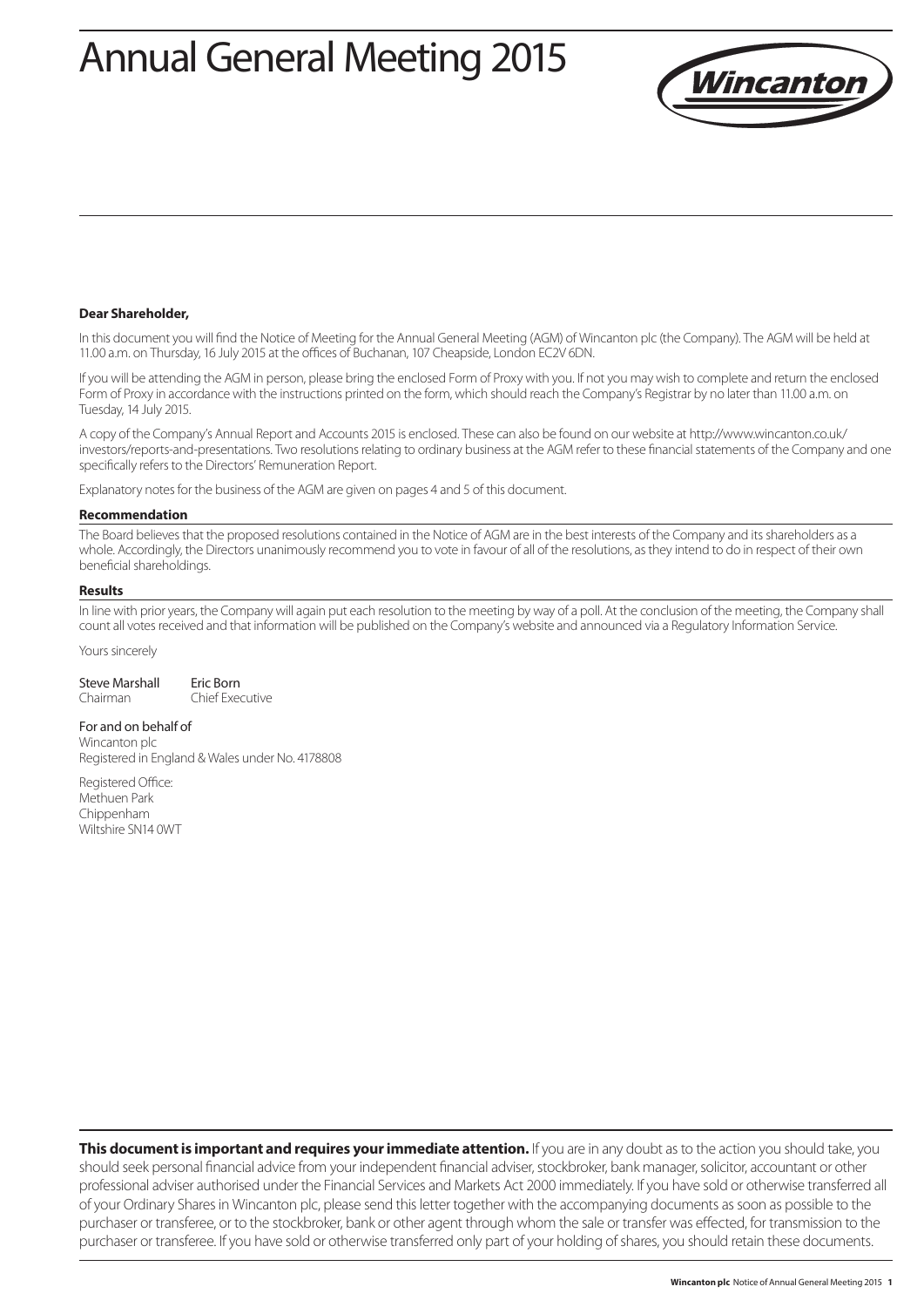# Notice of Annual General Meeting 2015

NOTICE IS HEREBY GIVEN that the fourteenth Annual General Meeting of Wincanton plc (the Company) will be held at the offices of **Buchanan, 107 Cheapside, London EC2V 6DN at 11.00 a.m.** on Thursday, 16 July 2015 in order to transact the following business:

# **ORDINARY BUSINESS**

## **Report and Accounts**

## **Resolution 1**

To receive and, if thought fit, adopt the financial statements and the Reports of the Directors and of the Auditor for the year ended 31 March 2015.

# **Directors' Remuneration Report**

## **Resolution 2**

To approve the Annual Report on Remuneration in the form set out in the Company's Annual Report and Accounts for the financial year ended 31 March 2015.

# **Directors**

## **Resolution 3**

To re-elect Steve Marshall as a Director of the Company.

## **Resolution 4**

To re-elect Adrian Colman as a Director of the Company.

# **Resolution 5**

To elect Paul Dean as a Director of the Company. **Resolution 6**

To elect Stewart Oades as a Director of the Company.

## **Resolution 7**

To re-elect David Radcliffe as a Director of the Company.

# **Resolution 8**

To re-elect Martin Sawkins as a Director of the Company.

## **Auditor**

#### **Resolution 9**

To reappoint KPMG LLP as the Auditor.

#### **Resolution 10**

To authorise the Directors to determine the remuneration of the Auditor.

#### **SPECIAL BUSINESS**

# **Donations to political organisations and political expenditure**

#### **Resolution 11**

To consider and, if thought fit, pass as an ordinary resolution that:

- **a** the Company and those companies which are UK subsidiaries of the Company be authorised for the purposes of Part 14 of the Companies Act 2006 at any time during the period from the date of the passing of this resolution to the conclusion of the AGM to be held in 2016, or on 30 September 2016, whichever is the earlier:
	- to make donations to political parties and/or independent election candidates; and
	- ii to make donations to political organisations other than political parties; and
	- iii to incur political expenditure;

provided that any such donations and expenditure made by the Company, or by any such subsidiary, shall not exceed in aggregate £25,000;

- **b** all existing authorisations and approvals relating to political donations or expenditure are hereby revoked without prejudice to any donation made or expenditure incurred prior to the date hereof pursuant to such authorisation or approval; and
- **c** words and expressions defined for the purpose of Part 14 of the Companies Act 2006 shall have the same meaning in this resolution.

# **Authority to allot shares**

## **Resolution 12**

To consider and, if thought fit, pass as an ordinary resolution that the Directors be and are hereby generally and unconditionally authorised pursuant to and in accordance with Section 551 of the Companies Act 2006 to exercise all the powers of the Company to allot shares in the Company and to grant rights to subscribe for, or to convert any security into, shares in the Company:

- **a** up to an aggregate nominal amount equal to £4,058,243; and
- **b** comprising equity securities (as defined in Section 560 (1) of CA 2006) up to a further nominal amount of £4,058,243 in connection with an offer by way of a rights issue:
	- to ordinary shareholders in proportion (as nearly as may be practicable) to their existing holdings; and
	- ii to holders of other equity securities as required by the rights of those securities or as the Directors otherwise consider necessary

and so that the Directors may impose any limits or restrictions and make any arrangements which they consider necessary or appropriate to deal with treasury shares, fractional entitlements, record dates, legal, regulatory or practical problems in, or under the laws of, any territory or any other matter, such authorities to apply until the earlier of the conclusion of the 2016 AGM and close of business on 30 September 2016, in each case, so that the Company may: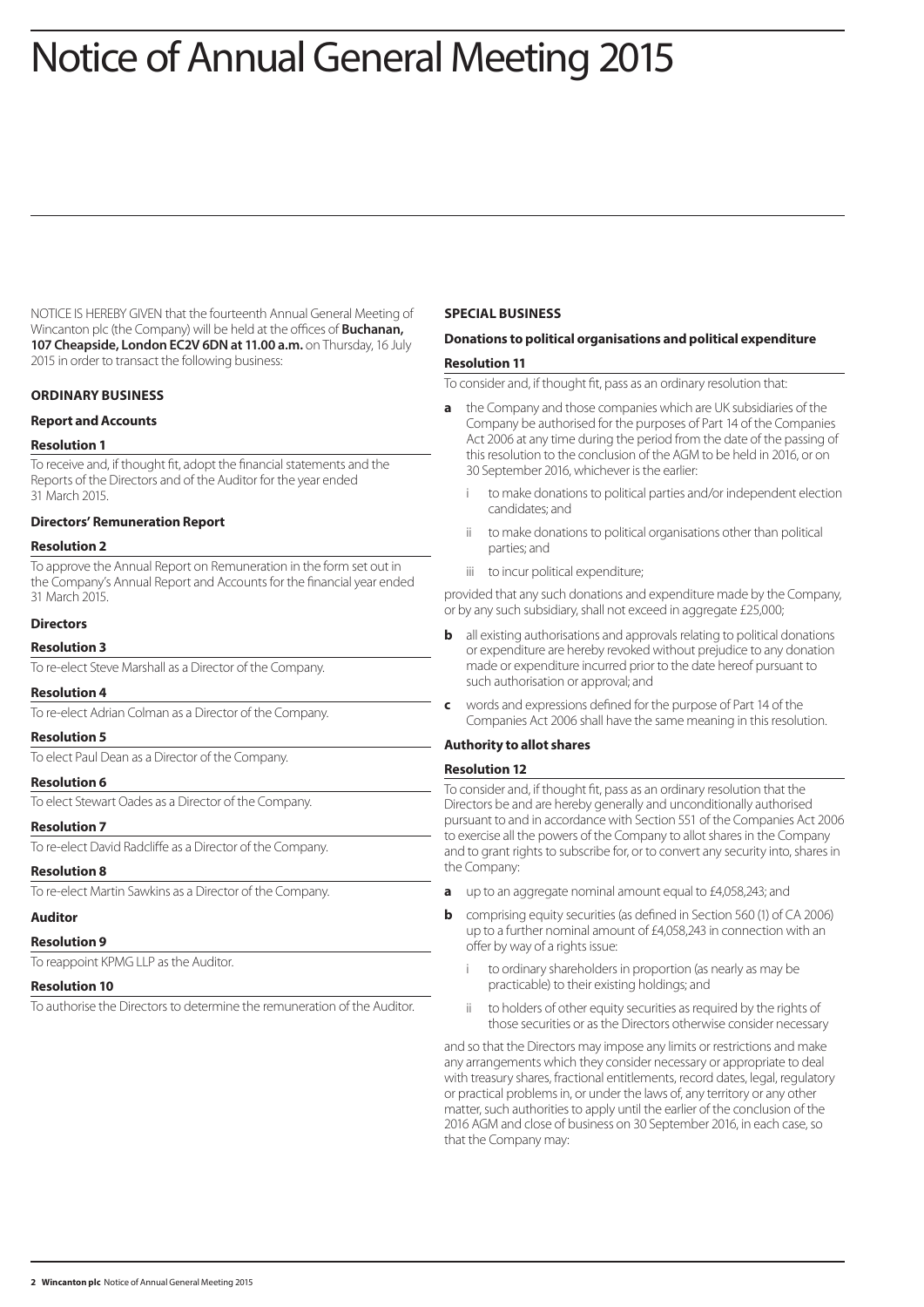- (1) pursuant to the authority granted under paragraph a make offers and enter into agreements during this period which would or might, require shares to be allotted or rights to subscribe for, or convert securities into shares to be granted after the authority ends and the Directors may allot shares or grant rights to subscribe for, or convert securities into, shares under any such offer or agreement as if the authority had not ended; and
- (2) pursuant to the authority granted under paragraph b, make offers and enter into agreements during this period which would, or might, require equity securities to be allotted after the authority ends and the Directors may allot equity securities under any such offer or agreement as if the authority had not ended.

#### **Authority to disapply pre-emption rights**

#### **Resolution 13**

To consider and, if thought fit, pass as a special resolution that, subject to the passing of Resolution 12 set out above, the Directors be and are hereby empowered to allot equity securities (as defined in Section 560(1) of the CA 2006) wholly for cash pursuant to the authority conferred by Resolution 12 and/or to sell Ordinary Shares held by the Company as treasury shares for cash as if Section 561(1) of the CA 2006 did not apply to any such allotment or sale, such power to be limited:

- **a** to the allotment of equity securities and sale of treasury shares for cash in connection with an offer of, or invitation to apply for, equity securities (but in the case of the authority granted under paragraph b of Resolution 12 (set out above), by way of rights issue only) to or in favour of (i) ordinary shareholders in proportion (as nearly as may be practicable) to their existing holdings and (ii) holders of other equity securities, as required by the rights of those securities or as the Directors or otherwise consider necessary, and so that the Directors may impose any limits or restrictions and make any arrangements which they consider necessary or appropriate to deal with treasury shares, fractional entitlements, record dates, legal, regulatory or practical problems in, or under the laws of, any territory or any other matter; and
- **b** in the case of the authority granted under paragraph b of Resolution 12, and/or in the case of any sale of treasury shares for cash, to the allotment (otherwise than under paragraph (a) of this Resolution) of equity securities or sale of treasury shares up to a nominal amount of £608,736 such power to apply until the earlier of the conclusion of the 2016 AGM and close of business on 30 September 2016 save that during this period the Company may make offers, and enter into agreements, which would, or might, require equity securities to be allotted (and treasury shares to be sold) after the power ends and the Directors may allot equity securities under any such offer or agreement as if the power had not ended.

# **Authority to purchase own shares**

#### **Resolution 14**

To consider and, if thought fit, pass as a special resolution that the Company be generally and unconditionally authorised for the purposes of Section 701 of the CA 2006 to make market purchases (within the meaning of Section 693(4) of the CA 2006) of Ordinary Shares of 10p each in the Company provided that:

- **a** the maximum number of Ordinary Shares authorised to be purchased is 12,174,729;
- **b** the minimum price (exclusive of expenses) which may be paid for each Ordinary Share is 10p;
- **c** the maximum price, exclusive of expenses, which may be paid for each such Ordinary Share is the higher of:
	- i) an amount equal to 105% of the average of the middle market quotations for an Ordinary Share in the Company as derived from the London Stock Exchange Daily Official List for the five business days immediately preceding the day on which the share is contracted to be purchased; and
	- ii) an amount equal to the higher of the price of the last independent trade of an Ordinary Share and the highest current independent bid for an Ordinary Share as derived from the London Stock Exchange Trading System in each case at the time the purchase is agreed; and
- **d** this authority shall expire at the earlier of the conclusion of the 2016 AGM and close of business on 30 September 2016 (except in relation to a purchase of such shares, the contract for which was concluded before such time and which will or may be executed wholly or partly after such time and the Company may purchase Ordinary Shares pursuant to any such contract as if the power had not ended).

## **Notice of meetings other than annual general meetings**

#### **Resolution 15**

To consider and, if thought fit, pass as a special resolution that a general meeting of the Company other than an annual general meeting may be called on not less than 14 clear days notice.

## **Approval of adoption of FRS 101**

#### **Resolution 16**

To confirm the shareholders have no objection to the Company adopting Financial Reporting Standard (FRS) 101 commencing 1 April 2015.

By Order of the Board

#### Alison Dowling

Company Secretary

2 June 2015

Wincanton plc Registered in England & Wales under No. 4178808

Registered Office: Methuen Park Chippenham Wiltshire SN14 0WT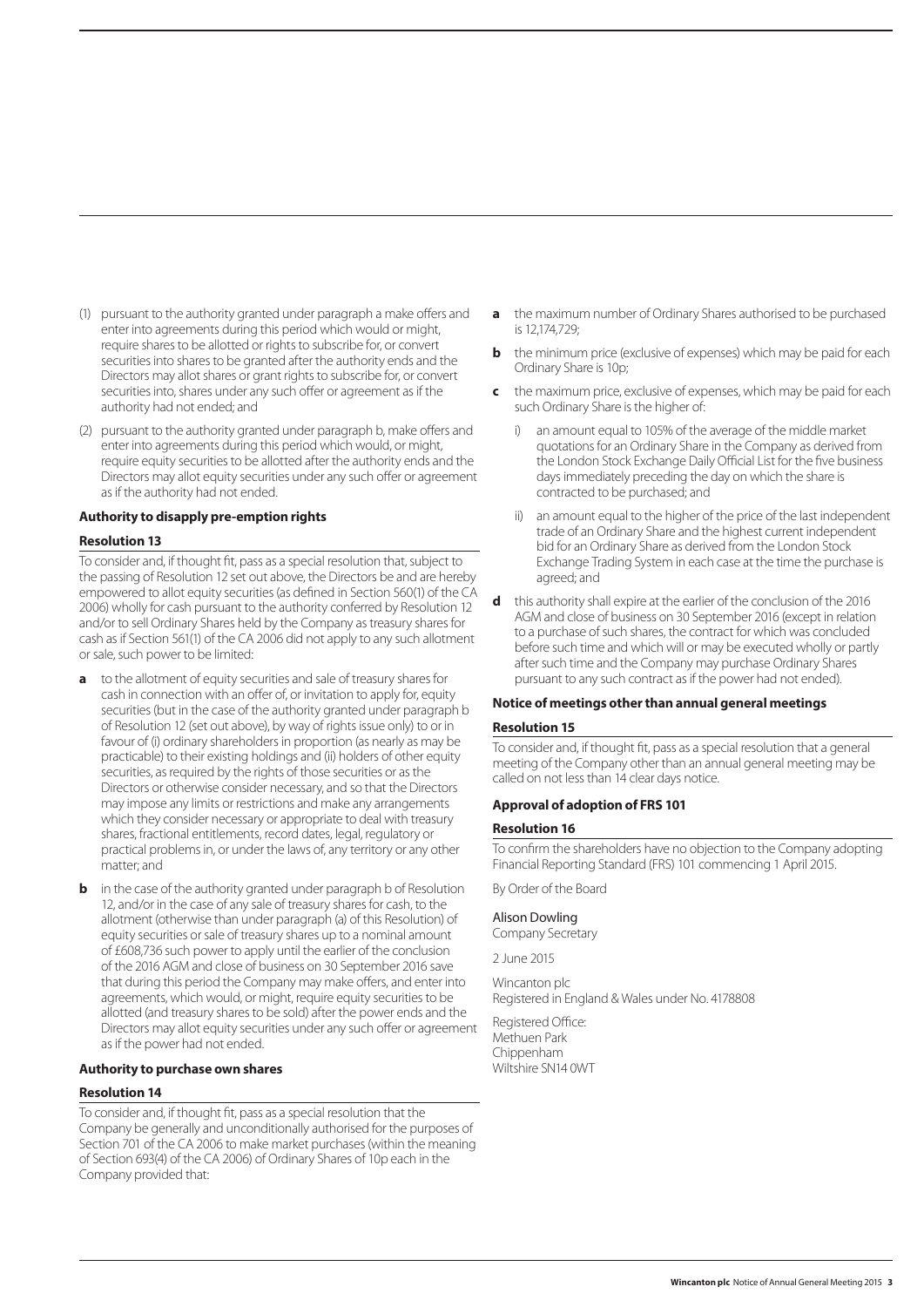# Explanatory notes to the resolutions to be proposed at the Annual General Meeting

Resolutions 1 to 12 and 16 will be proposed as ordinary resolutions, which require a simple majority of votes cast in favour to be passed. Resolutions 13 to 15 will be proposed as special resolutions, which require a 75% majority of the votes cast in favour to be passed.

# **Resolution 1: Report and Accounts**

The Directors are required to present their report, the financial statements and the auditor's report to the AGM and shareholders may raise any questions on the Report and Accounts under this resolution.

## **Resolution 2: Annual Report on Remuneration**

The Company is required by law to prepare a Directors' remuneration report for each relevant financial year and to seek shareholder approval for that report at the general meeting before which its annual accounts are laid.

New requirements came into effect last year in relation to the content of the Directors' remuneration report, following changes made to the Companies Act 2006. In accordance with section 439A of the Companies Act 2006 the Company was required to include a separate resolution on the Remuneration Policy to be put to a vote by shareholders. The Remuneration Policy sets out the Company's forward-looking policy on Directors' remuneration and is subject to a binding shareholder vote by ordinary resolution at least every three years. As there have been no changes to the Remuneration Policy adopted by the shareholders at the AGM on 16 July 2014, no resolution is required or proposed at this AGM. The Remuneration Policy is restated in the Annual Report 2015 for information purposes only.

The result of resolution 2 is advisory only and the Directors' entitlement to remuneration is not conditional on this resolution being passed.

The Annual Report on Remuneration, prepared in accordance with the Companies Act 2006 requirement, is set out in full on pages 48 to 58 of the Annual Report 2015. The Annual Report 2015 can be viewed on the Company's website, www.wincanton.co.uk/investors.

# **Resolutions 3 to 8 inclusive: Election/re-election of Directors**

In accordance with the Company's Articles of Association, all Directors are subject to election by shareholders at the first AGM after their appointment, and to re-election thereafter at intervals of no more than three years. The Board has, however, decided to comply with the UK Corporate Governance Code and put all Directors up for election/ re-election. The Company is not required to comply with this provision in the UK Corporate Governance Code, however the Board thinks it is best practice to do so.

Following the stock exchange announcement on 13 April 2015 regarding Eric Born's decision to leave the Group on 31 July 2015, the Company is not seeking a resolution for shareholders to re-elect Eric Born for the two week period between the AGM and his departure date. Eric Born will therefore continue in office as a Director of the Board until 31 July 2015.

The Board, its Committees and the individual Directors participate in an annual performance evaluation. Further details of the performance evaluation process are set out in the Corporate Governance Report on page 36 of the Annual Report 2015.

The performance evaluation process confirmed the continuing independent and objective judgement of all the non-executive Directors. The process also confirmed that the performance of all Directors standing for re-election continued to be effective and that they continue to demonstrate commitment to their respective roles. The Board recommends to shareholders the proposed reappointments set out in

Resolutions 3 to 8. Full biographical details of each Director are set out on pages 32 and 33 of the Annual Report 2015. The Executive Directors' service contracts and non-executive Directors' letters of appointment are available for inspection as specified in note 13 on page 7 of this document.

# **Resolution 9: Reappointment of the Auditor**

The Company is required to appoint the auditor at each general meeting at which accounts are laid before the Company, to hold office until the conclusion of the next such meeting. This resolution, on the Audit Committee's recommendation to the Board, proposes the reappointment of KPMG LLP as the Auditor of the Company until the conclusion of the next annual general meeting.

# **Resolution 10: Authority for the Directors to agree the auditor's remuneration**

This resolution authorises the Directors, in accordance with standard practice, to agree the remuneration of the auditor.

## **Resolution 11: Donations to political organisations and political expenditure**

It is not the Group's intention to make donations to political parties. However, it is possible that certain routine activities undertaken by the Company and its subsidiaries might unintentionally fall within the broad scope of the provisions of the Companies Act 2006 which determine political donations and expenditure. Any expenditure that is regulated under the Companies Act 2006 must first be approved by shareholders and will be disclosed in next year's Annual Report.

This Resolution, if passed, will renew the Directors' authority until the end of the AGM to be held in 2016 (when the Directors intend to renew this authority) to make donations and incur expenditure, which might otherwise be caught by the terms of Companies Act 2006, up to an aggregate amount of £25,000, for the Company and for subsidiary companies.

# **Resolution 12: Authority to allot shares**

The first part of Resolution 12 gives the Directors authority to allot shares up to an aggregate nominal amount equal to £4,058,243 (representing 40,582,430 Ordinary Shares of 10p each excluding treasury shares) which, as at 2 June 2015, being the latest practicable date prior to the publication of this Notice, represented approximately one-third of the Company's issued share capital.

In line with the guidance issued by the Association of British Insurers (the ABI) the second part of this Resolution gives Directors authority to allot Ordinary Shares or grant rights to subscribe for, or convert any securities into, Ordinary Shares in connection with a rights issue in favour of ordinary shareholdings up to an aggregate nominal amount equal to £8,116,486 (representing 81,164,860 Ordinary Shares excluding treasury shares), as reduced by the nominal amount of shares issued under paragraph a of this Resolution. This amount (before any reduction) represented two-thirds of the issued share capital of the Company as at 2 June 2014, the latest practicable date prior to the publication of this Notice.

The authorities sought under paragraphs a and b of this Resolution will expire at the earlier of the conclusion of the 2016 AGM and close of business on 30 September 2016 (the last date by which the Company must hold an AGM in 2016).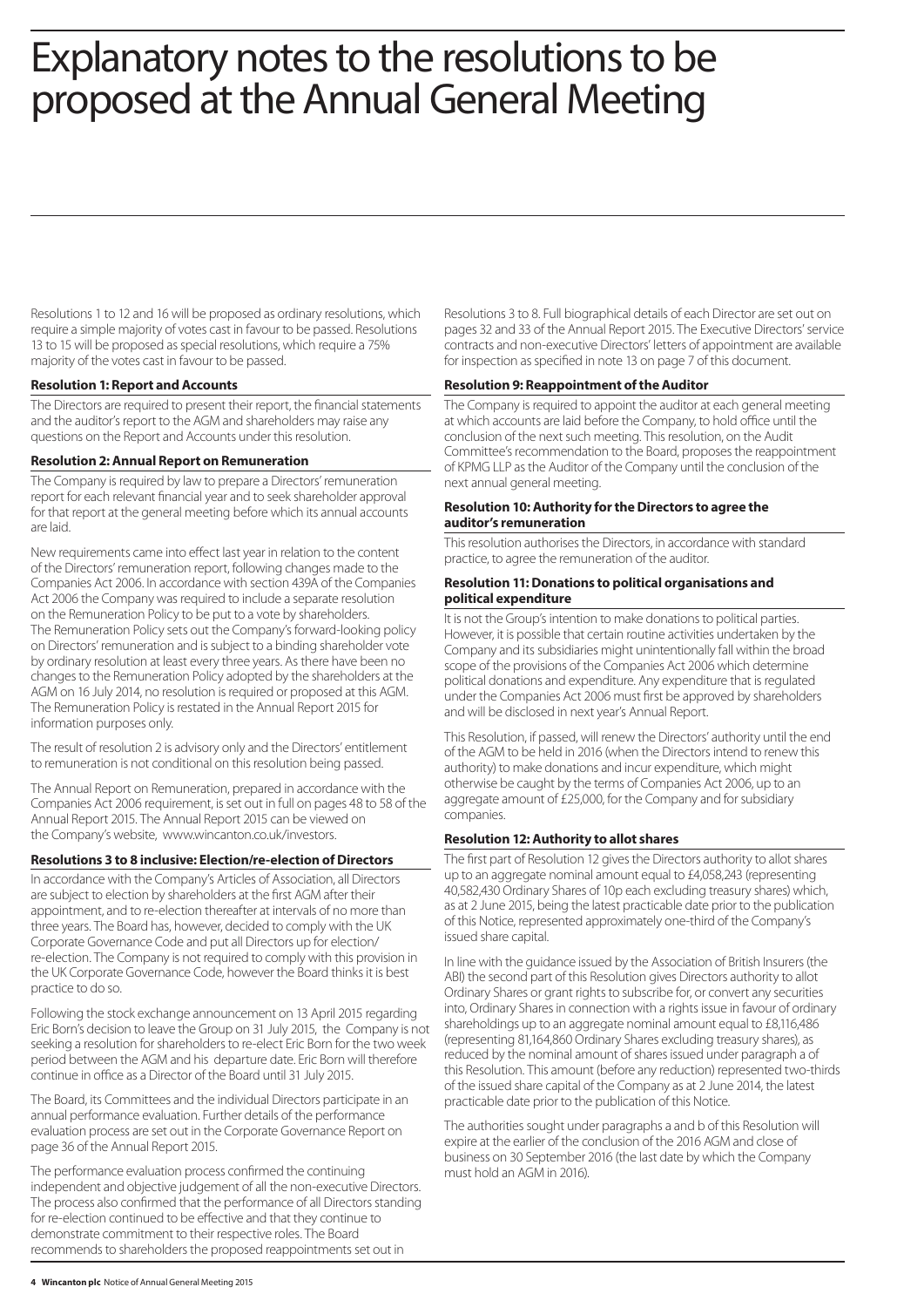Should any decision be made by the Board to allot shares under the authorities sought under this resolution, it would be the intention of the Directors to follow the guidance issued by the ABI in relation to the exercise of such authorities.

There are no present plans of issuing shares other than in connection with existing rights under employee share schemes.

The Directors may, however, consider issuing shares if they believe it would be appropriate to do so in respect of business opportunities that may arise consistent with the Company's strategic objectives.

As at the date of this Notice, the Company did not hold any treasury shares.

## **Resolution 13: Disapplication of pre-emption rights**

The Companies Act 2006 provides that if the Directors wish to allot any equity securities for cash (other than in connection with any employee share scheme) they must in the first instance offer them to existing shareholders in proportion to their existing holdings (a pre-emptive offer). There may be occasions, however, when the Directors will need the flexibility to finance business opportunities by the issue of Ordinary Shares without a pre-emptive offer to existing shareholders. Resolution 13 will be proposed as a special resolution, and would give the Directors the authority to allot Ordinary Shares (or sell any Ordinary Shares which the Company elected to hold in treasury) for cash without first offering them to existing shareholders in proportion to their existing holdings.

This authority would be limited to allotments or sales in connection with rights issues or other pre-emptive offers, or otherwise up to an aggregate nominal amount of £608,736 (representing 6,087,360 Ordinary Shares of 10p each). The aggregate nominal amount represents 5% of the issued share capital of the Company as at 2 June 2015, the latest practicable date prior to the publication of this Notice.

In compliance with the guidelines issued by the Pre-emption Group the Directors confirm their intention that no more than 7.5% of the Company's issued share capital will be allotted, cumulatively, on a non-preemptive basis during any rolling three year period without prior consultation with the shareholders. The Directors have no present intention of exercising this authority during the year ending 31 March 2016.

Subject to shareholder approval, the authority under this resolution will expire at the earlier of the conclusion of the 2016 AGM and close of business on 30 September 2016.

## **Resolution 14: Purchase of own shares**

In certain circumstances it may be advantageous for the Company to purchase its own Ordinary Shares and Resolution 14 will, if approved, renew the Company's authority from shareholders to make such purchases until the earlier of the conclusion of the 2016 AGM and close of business on 30 September 2016.

Purchases will only be made if the Directors believe that to do so would result in an increase in the Group's earnings per share and would be in the best interests of shareholders generally.

The Resolution, which will be proposed as a special resolution, specifies the maximum number of shares which may be acquired (10% of the Company's issued share capital as at 2 June 2015) and minimum and maximum prices at which they may be bought.

There are options outstanding at the date of this Notice over approximately 18.1m Ordinary Shares, representing 15% of the issued share capital; if the authority given by Resolution 14 were to be fully used, these options would represent 16% of the share capital in issue on that date.

Any shares purchased in this way will either be cancelled (and the number of shares in issue reduced accordingly) or held in treasury. Shares held in treasury may subsequently be sold for cash (within the limit of the shareholder pre-emption disapplication contained in Resolution 13), cancelled, or used for the purposes of employee share schemes. The Directors believe that it is desirable for the Company to have this flexibility.

No dividends will be paid on shares whilst held in treasury and no voting rights will be exercisable in respect of treasury shares. Treasury shares transferred for the purposes of the Company's employee share schemes will count towards the limits in those schemes on the number of new shares which may be issued.

No Ordinary Shares were purchased by the Company during the year ended 31 March 2015. The Company does not currently hold any treasury shares.

#### **Resolution 15: Notice of meetings other than annual general meetings**

Resolution 15 will be proposed as a special resolution and would allow the Company to hold general meetings (other than annual general meetings) on 14 days' notice.

Annual general meetings must always be called with at least 21 days' notice but other general meetings of the Company may be called on less notice if shareholders agree to a shorter period. At the AGM in 2014, a resolution was passed which allowed the Company to hold general meetings (other than annual general meetings) on 14 days' notice. The Board is proposing a similar resolution to renew the authority granted last year. The approval will be effective until the Company's next AGM, when it is intended that the approval will be renewed. In accordance with the UK Corporate Governance Code which the Company is required to comply with, these would be 14 working days.

This shorter period would not be used as a matter of routine. If a case arose the Board would consider on a case by case basis whether the flexibility offered by the shorter notice period would be in the best interests of shareholders generally, taking into account the circumstances and business of the meeting.

# **Resolution 16: Adoption of Financial Reporting Standard ('FRS') 101**

Resolution 16 will be proposed as an ordinary resolution.

Following the publication of FRS 100 Application of Financial Reporting Requirements by the Financial Reporting Council, the Company is required to change its accounting framework for its entity financial statements, which is currently UK GAAP, for its financial year commencing 1 April 2015. The Board considers that it is in the best interests of the Group for the Company to adopt FRS 101 Reduced Disclosure Framework. No disclosures in the current UK GAAP financial statements would be omitted on adoption of FRS 101.

A shareholder or shareholders holding in aggregate 5% or more of the total allotted shares in the Company may serve objections to the use of the disclosure exemptions on the Company, in writing, to its registered office, Methuen Park, Chippenham, Wiltshire, SN14 0WT, no later than 6.00 p.m. on 14 July 2015.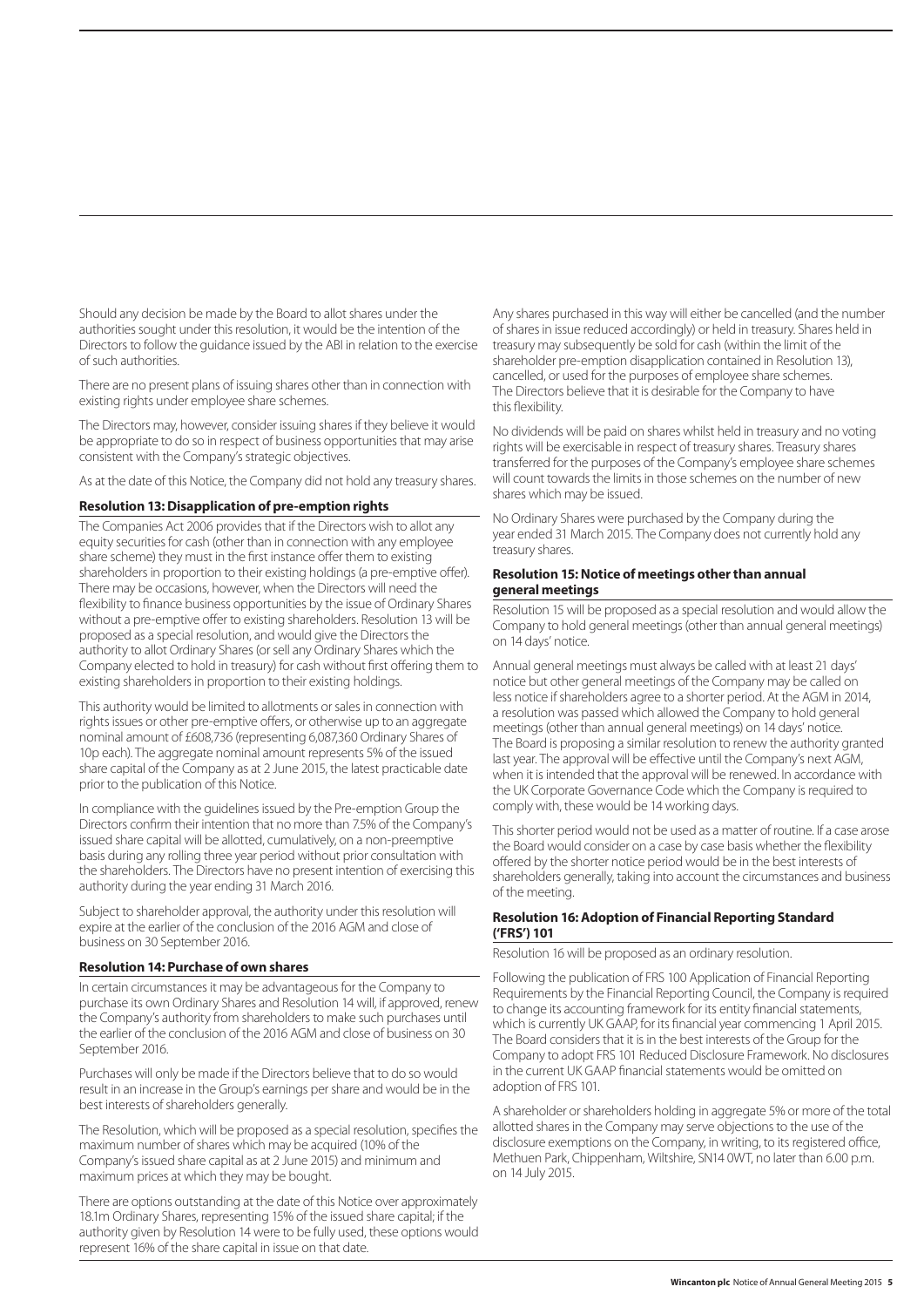# Important notes

The following notes explain your general rights as a shareholder and your right to attend and vote at the meeting or to appoint someone else to vote on your behalf.

## **1 Issued share capital and total voting rights**

As at 2 June 2015 (being the last practicable day prior to the printing of this Notice) the issued share capital of the Company consisted of 121,747,293 Ordinary Shares, carrying one vote each. Accordingly, the total voting rights in the Company as at 2 June 2015 are 121,747,293.

# **2 Entitlement to attend and vote**

Pursuant to Regulation 41 of the Uncertificated Securities Regulations 2001, and Section 360B(2) of the CA 2006, the Company specifies that only shareholders registered in the Register of Members of the Company as at 6.00 p.m. (BST) on Tuesday, 14 July 2015 or, in the event that the AGM is adjourned, registered in the Register of Members of the Company 48 hours before the time of the adjourned meeting(s), shall be entitled to attend and vote at the AGM in respect of the number of Shares registered in their name at that time. Save in relation to any adjourned meeting(s), changes to entries on the Register of Members of the Company after 6.00 p.m. (BST) on Tuesday, 14 July 2015 shall be disregarded in determining the rights of any person to attend and vote at the AGM.

# **3 Voting at the AGM**

Voting on each of the resolutions to be put to the AGM will be taken on a poll, rather than a show of hands, to reflect the number of shares held by a shareholder, whether or not the shareholder is able to attend the meeting. Shareholders and proxies in attendance at the meeting will be asked to complete a poll card to indicate how they wish to cast their votes. These cards will be collected at the end of the AGM. As soon as practicable following the AGM, the results of the voting will be announced via a Regulatory Information Service and also placed on the Company's website.

## **4 Proxies**

A shareholder entitled to attend, speak and vote at the AGM may appoint one or more proxies to attend, speak and vote at the AGM on their behalf provided that each proxy is appointed to exercise the rights attached to different shares. A proxy need not be a shareholder of the Company. In the case of joint shareholders, the vote of the first named in the Register of Members of the Company who tenders a vote, whether in person or by proxy, shall be accepted to the exclusion of the votes of other joint holders.

Appointing a proxy will not prevent a shareholder from attending in person and voting at the meeting (although voting in person at the meeting will terminate the proxy appointment).

## **5 Appointment of proxy using the hard-copy Form of Proxy**

A Form of Proxy which may be used to make such appointment and give proxy instructions accompanies this Notice.

To be valid, the appointment of a proxy, and the original or duly certified copy of the power of attorney or other authority (if any) under which it is signed or authenticated, should reach the Registrar, Computershare Investor Services plc, The Pavilions, Bridgwater Road, Bristol BS99 6ZY, no later than 11.00 a.m. on Tuesday 14 July 2015 (or, if the meeting is adjourned, 48 hours before the time fixed for holding the adjourned meeting).

If you appoint more than one proxy, additional Form(s) of Proxy can be obtained by contacting Computershare Investor Services plc on 0870 707 1788 or www.investorcentre.co.uk/contactus.

### **6 Electronic appointment of proxy**

You can appoint a proxy electronically by accessing www.investorcentre. co.uk/eproxy. You will be asked to enter your Control Number, Shareholder Reference Number as printed on the Form of Proxy and agree to certain terms and conditions. For an electronic proxy appointment to be valid, it must be received by the Registrar no later than 11.00 a.m. on Tuesday, 14 July 2015.

Should you complete your Form of Proxy electronically and then post a hard copy, the Form that arrives last will be counted to the exclusion of instructions received earlier, whether electronic or postal. Please refer to the terms and conditions of the service on the website.

# **7 Appointment of proxies through CREST**

CREST members who wish to appoint a proxy or proxies through the CREST electronic proxy appointment service may do so by following the procedures described in the CREST Manual (available at www.euroclear. com/crest). CREST Personal Members or other CREST sponsored members (and those CREST members who have appointed a voting service provider(s)) should refer to their CREST sponsor or voting service provider(s), who will be able to take the appropriate action on their behalf.

In order for a proxy appointment or instruction made using the CREST service to be valid, the appropriate CREST message (a CREST Proxy Instruction) must be properly authenticated in accordance with Euroclear UK & Ireland's specifications, and must contain the information required for such instruction, as described in the CREST Manual (available at www. euroclear.com/crest). The message (regardless of whether it constitutes the appointment of a proxy or is an amendment to the instruction given to a previously appointed proxy) must, in order to be valid, be transmitted so as to be received by the Registrar (ID 3RA50) by 11.00 a.m. on Tuesday 14 July 2015. For this purpose, the time of receipt will be taken to be the time (as determined by the time stamp applied to the message by the CREST Application Host) from which the issuer's agent is able to retrieve the message by enquiry to CREST in the manner prescribed by CREST. After this time any change of instructions to proxies appointed through CREST should be communicated to the appointee through other means.

CREST members (and, where applicable, their CREST sponsors or voting service providers) should note that Euroclear UK & Ireland Limited does not make available special procedures in CREST for any particular message. Normal system timings and limitations will, therefore, apply in relation to the input of CREST Proxy Instructions. It is the responsibility of the CREST member concerned to take (or, if the CREST member is a CREST personal member, or sponsored member, or has appointed a voting service provider, to procure that their CREST sponsor or voting service provider(s) take(s)) such action as shall be necessary to ensure that a message is transmitted by means of the CREST system by any particular time. In this connection, CREST members (and, where applicable, their CREST sponsors or voting service providers) are referred, in particular, to those sections of the CREST Manual concerning practical limitations of the CREST system and timings.

The Company may treat as invalid a CREST Proxy Instruction in the circumstances set out in Regulation 35(5)(a) of the Uncertificated Securities Regulations 2001.

## **8 Corporate representatives**

Any corporation which is a shareholder can appoint one or more corporate representatives who may exercise on its behalf all of its powers as a shareholder provided that they do not do so in relation to the same shares.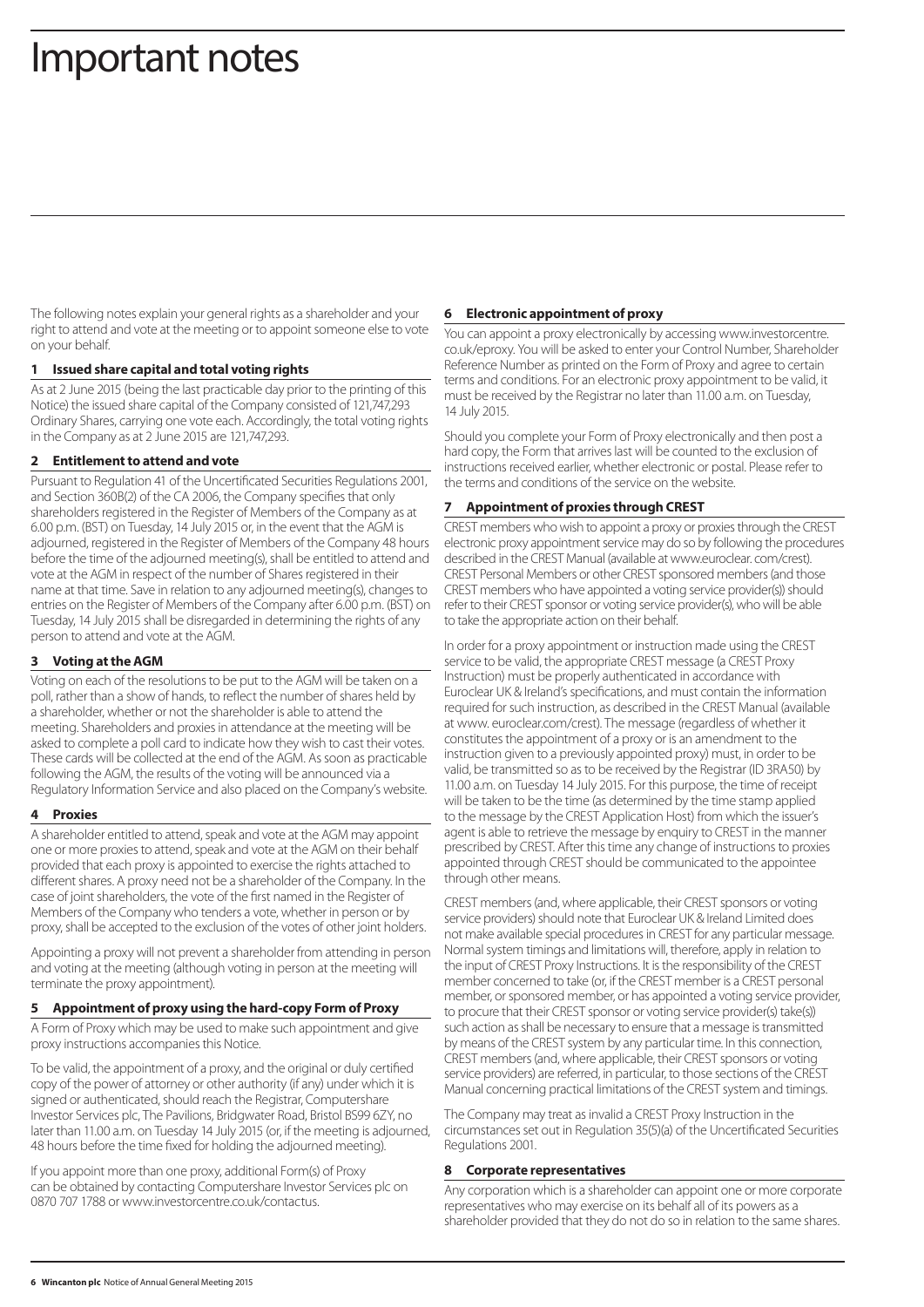#### **9 Nominated persons**

Any person to whom this notice is sent who is a person nominated under Section 146 of the CA 2006 to enjoy information rights (a Nominated Person) may, under an agreement with the shareholder by whom they were nominated, have a right to be appointed (or to have someone else appointed) as a proxy for the AGM. If a Nominated Person has no such proxy appointment right or does not wish to exercise it, they may under such an agreement, have a right to give instructions to the shareholders as to the exercise of voting rights. The statement of the rights of shareholders in relation to appointment of proxies in paragraph 4 of these notes does not apply to Nominated Persons. The rights described in this paragraph can only be exercised by shareholders of the Company.

#### **10 Right to ask questions**

Any shareholder or appointed proxy/proxies attending the AGM has the right to ask questions.

The Company must cause to be answered any such question relating to the business being dealt with at the AGM but no such answer need be given if (a) to do so would interfere unduly with the preparation for the AGM or involve the disclosure of confidential information, (b) the answer has already been given on a website in the form of an answer to a question, or (c) it is undesirable in the interests of the Company or the good order of the AGM that the question be answered.

#### **11 Publication of audit concerns on the Company's website**

Under Section 527 of the CA 2006 shareholders meeting the threshold requirements set out in that Section have the right to require the Company to publish on a website a statement setting out any matter relating to:

- (i) the audit of the Company's accounts (including the auditor's report and the conduct of the audit) that are to be laid before the AGM; or
- (ii) any circumstances connected with an auditor of the Company ceasing to hold office since the previous meeting at which the annual accounts and reports were laid in accordance with Section 437 of the CA 2006.

Where the Company is required to place a statement on a website under Section 527 of the CA 2006, it must forward the statement to the Company's auditor not later than the time when it makes the statement available on the website.

The business which may be dealt with at the AGM includes any statement that the Company has been required under Section 527 of the CA 2006 to publish on a website.

#### **12 Information available on the Company's website**

Copies of this Notice, the Annual Report 2015, and other information required by Section 311A of the CA 2006 can be found at www.wincanton. co.uk/investors.

## **13 Documents available for inspection**

Copies of Directors' service contracts and non-executive Directors' letters of appointment will be available for inspection at the registered office of the Company during normal business hours (Saturdays, Sundays and public holidays excepted) and will also be available for inspection at the place of the AGM on Thursday, 16 July 2015 from 10.45 a.m. until the end of the AGM.

## **14 Communication**

Shareholders may not use any electronic address provided in either this Notice of AGM or any related documents (including the Form of Proxy) to communicate with the Company for any purposes other than those expressly stated.

# **AGM INFORMATION**

#### **15 Time of the Meeting**

The doors will be open at 10.30 a.m. and the AGM will start promptly at  $11.00 a m$ 

#### **16 Attending the AGM**

If you are coming to the AGM, please bring your Form of Proxy with you. It authenticates your right to attend, speak and vote at the AGM and will speed your admission.

You may also find it useful to also bring this Notice of AGM and the Annual Report 2015 so that you can refer back to them during the meeting.

All joint shareholders may attend and speak at the AGM. However, only the first shareholder listed on the Register of Members is entitled to vote. At the discretion of the Company, and subject to sufficient seating capacity, a shareholder may enter with one guest, provided that the shareholder and their guest register to enter the AGM at the same time.

#### **17 Venue arrangements**

For security reasons, all hand baggage may be subject to examination. Please note that laptop computers, recording equipment, cameras and similar such equipment may not be brought into or used during the AGM.

Smoking is not permitted inside the offices of Buchanan.

Please ensure that mobile telephones, pagers and Blackberries are switched off throughout the AGM.

Anyone accompanying a shareholder in need of assistance will be admitted to the AGM. If any shareholder with a disability has any question regarding attendance at the AGM, please contact the Company Secretary at Wincanton plc, Methuen Park, Chippenham, Wiltshire SN14 0WT by 14 July 2015.

# **18 Security**

Security staff will be on duty to assist shareholders.

The Company will not permit behaviour that may interfere with another person's security, safety or the good order of the AGM.

#### **19 Enquiries**

Computershare Investor Services PLC maintains the Company's share register.

If you have any enquiries about the AGM or about your shareholding you should contact Computershare Investor Services at The Pavilions, Bridgwater Road, Bristol BS99 6ZY or by telephone on 0870 707 1788.

#### **20 Data protection statement**

Your personal data includes all data provided by you, or on your behalf, which relates to you as a shareholder, including your name and contact details, the votes you cast and your Reference Number (attributed to you by the Company). The Company determines the purposes for which and the manner in which your personal data is to be processed. The Company and any third party to whom it discloses the data may process your personal data for the purposes of compiling and updating the Company's records, fulfilling its legal obligations and processing the shareholder rights you exercise.